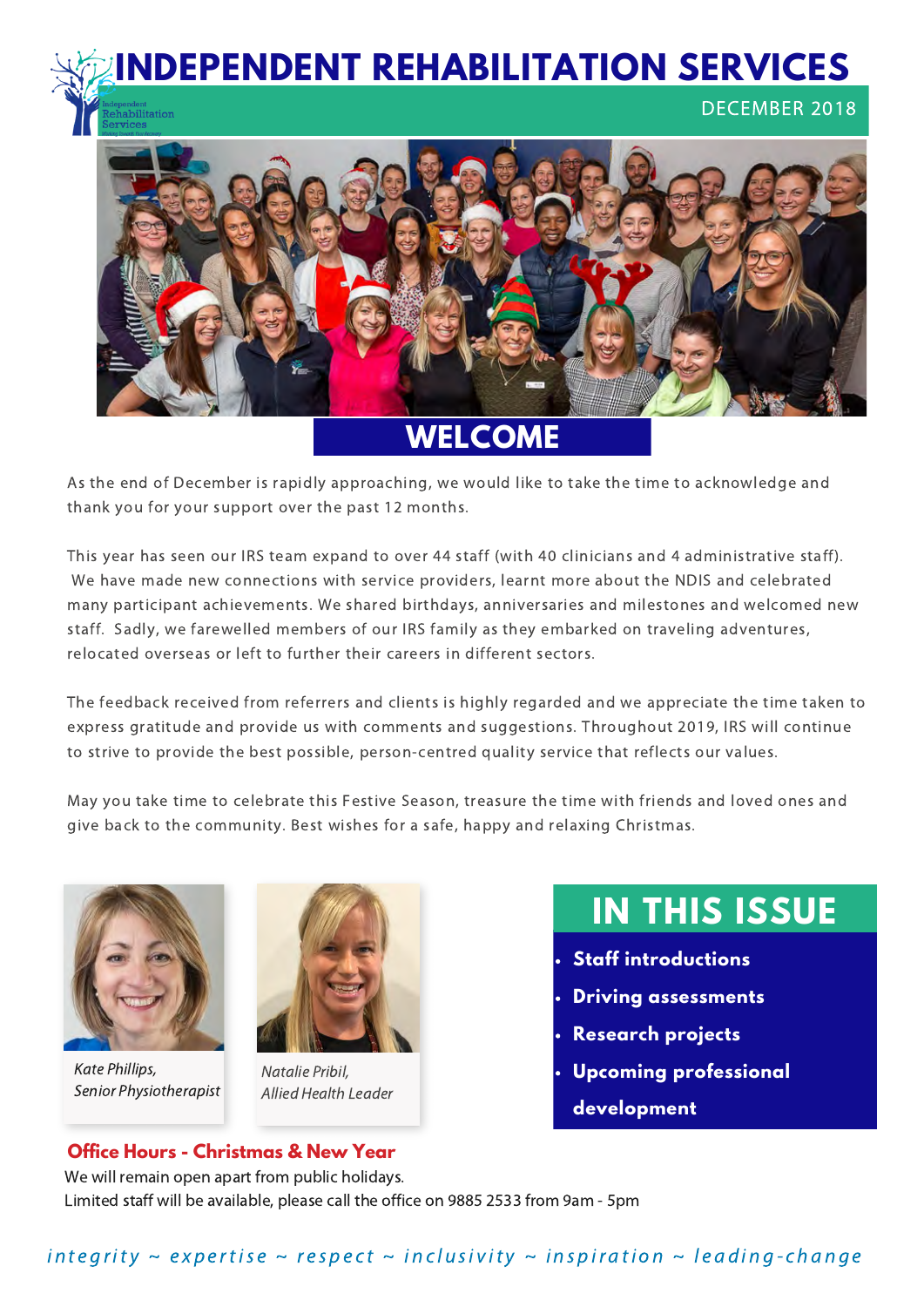

#### **MEET THE TEAM: PIP WILSON, OCCUPATIONAL THERAPIST DEPUTY TEAM LEADER**

Pip completed her Occupational Therapy degree in New Zealand in 2007. Since this time, she has worked in New Zealand, the UK and Australia within a variety of acute, sub-acute and community settings.

Pip enjoys the client-centered approach of community neurological rehabilitation and loves that no two days of work are the same. She appreciates the challenge of working with client's who have complex clinical and social needs, and displays a practical problem-solving approach to her work.



Pip has developed a particular interest in Motivational Interviewing and draws on these skills to help client's resolve ambivalence and deepen motivation to pursue the changes that are meaningful to them. She is also passionate about supporting clients who have had an acquired brain injury return to some form of meaningful work.

Pip took on the role of Deputy OT Team Leader in 2017, and is enjoying the opportunity to lead and support the growing OT team at IRS. Pip appreciates working with such a diverse, inspiring and skilled group of clinicians and loves the positive work culture that exists at IRS.



in t e grity  $\sim$  expertise  $\sim$  respect  $\sim$  inclusivity  $\sim$  inspiration  $\sim$  leading-change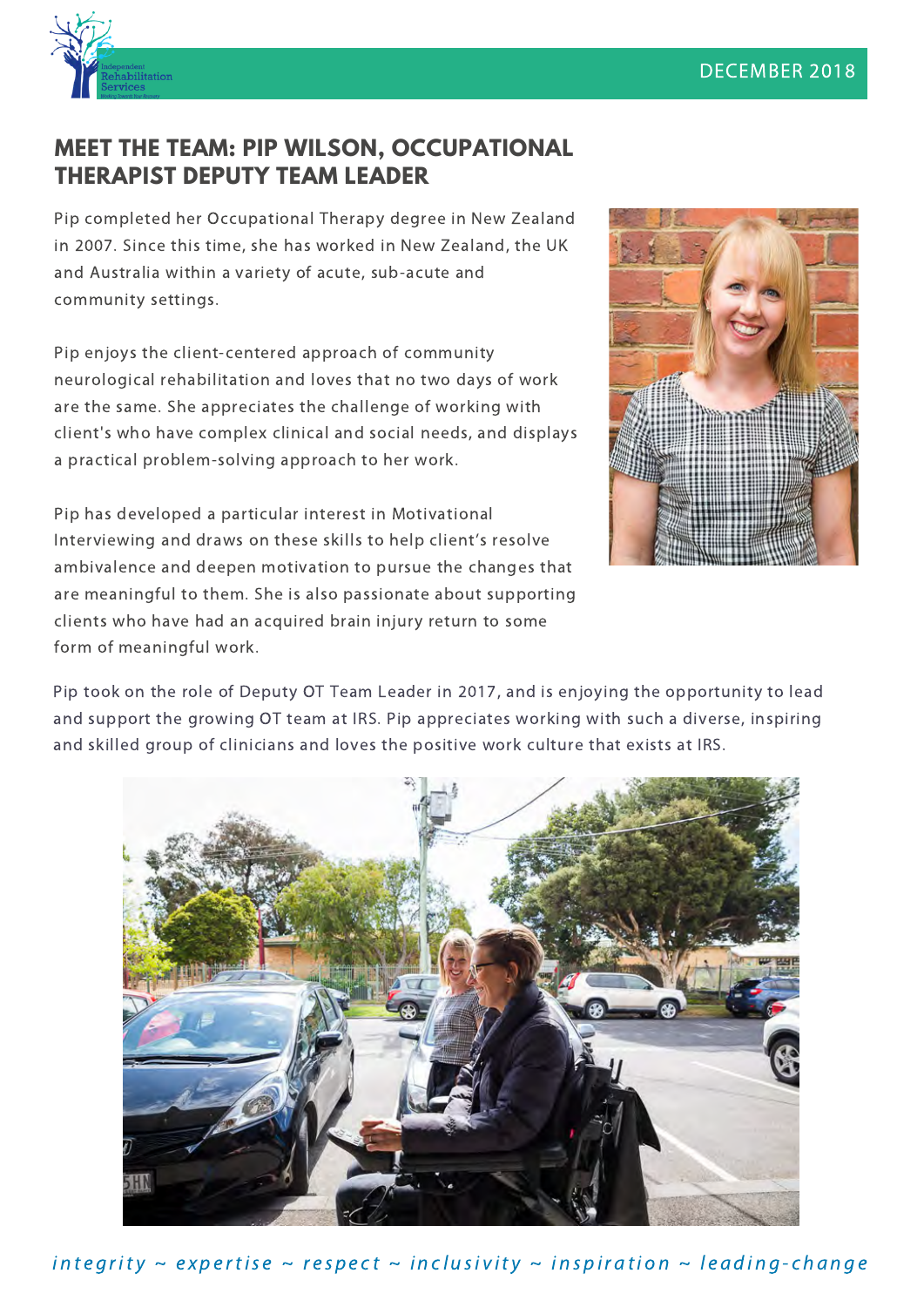

## **MEET THE TEAM: ALEX SCOTT, ACTING PHYSIOTHERAPY TEAM LEADER**

Alex completed her Physiotherapy degree in 2011 at the University of Newcastle in Australia and has an eclectic work history across a variety of clinical settings, both in Australia and the UK.

Alex takes great pride in empowering her clients to self-manage their health conditions within their home environment. Alex finds her work hugely gratifying and it continues to give her a warm, fuzzy feeling.

Alex has a particular fascination for pain science and is currently halfway through a Master of Science in Pain Management through the University of Sydney. She is passionate about environmental sustainability and likes to spend her weekends hiking around Victoria.



#### **MEET THE TEAM: AMBER BURNHAM, SPEECH PATHOLOGIST**

Amber completed her Speech Pathology degree at La Trobe University in 2006. She has more than 10 years experience working in Community Rehabilitation with clients with acquired brain injury and specialised experience working with clients with Movement Disorders (e.g. Parkinson's Disease) and accent modification.

She has always enjoyed working with clients and their carers and families in their own environment and has seen great results when clients focus on areas that are important to them.

With a special interest in aphasia, she was an active member on the committee for the Australian Aphasia Association (Victorian Branch) from 2007 - 2013.

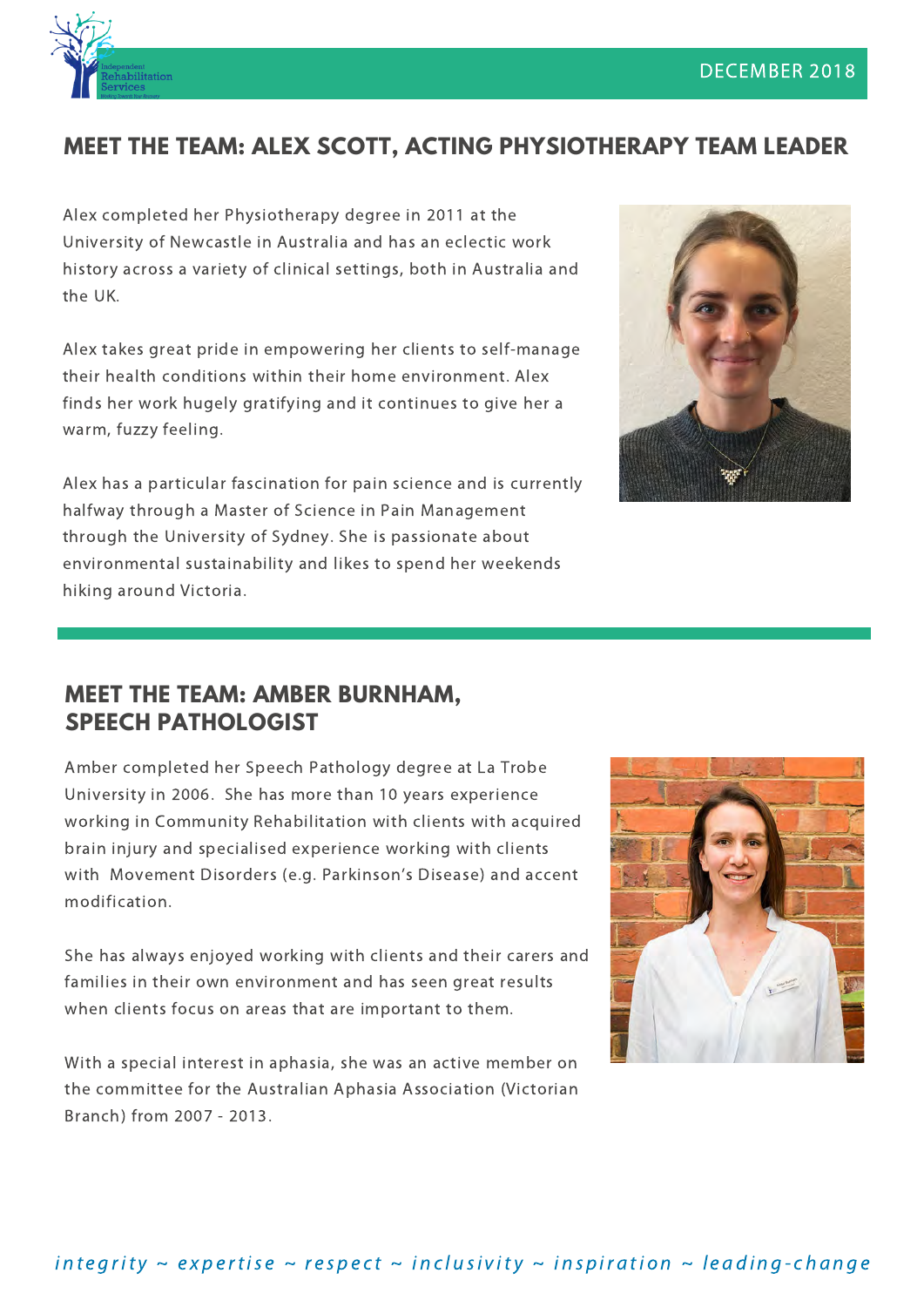

## **OCCUPATIONAL THERAPY DRIVING ASSESSMENTS**

VicRoads can request that people have an Occupational Therapy (OT) Driving Assessment. The OT driver assessment is in two parts: an off-road assessment and an on-road test. Sam Lawless, OT will soon be completing his qualifications in driver rehabilitation and assessment and will be taking referrals from the 10th of December.

Sam is passionate about helping clients either obtain a driver licence or maintain their ability to drive safely.



If you have clients needing an OT Driving Assessment contact us on 9885 2533.

#### **Using Google Calendar to Improve Memory and Organisation after Brain Injury**

Following the success of previous Google Calendar Workshops, we will be holding another workshop in 2019.

Tuesday 18 June 2019, 11.30am - 5pm at IRS Office, 47A Karnak Road, Ashburton

Facilitated by Susan Petrie, Senior Occupational Therapist and Kate Philips, Clinical Leader, the content will focus on the use of electronic memory aids after brain injury and present results from the recent Google Calendar research study completed in Melbourne.

This practical workshop is ideal for allied health professionals who work in neurorehabilitation and provide or wish to provide memory rehabilitation training with clients.



Cost \$205 includes lunch, training manuals and an opportunity to trial the intervention. [Place will be limited. To book your place click on](https://www.eventbrite.com.au/e/using-google-calendar-to-improve-memory-and-organisation-after-brain-injury-tickets-52854839247)  EVENTBRITE or call admin on 9885 2533.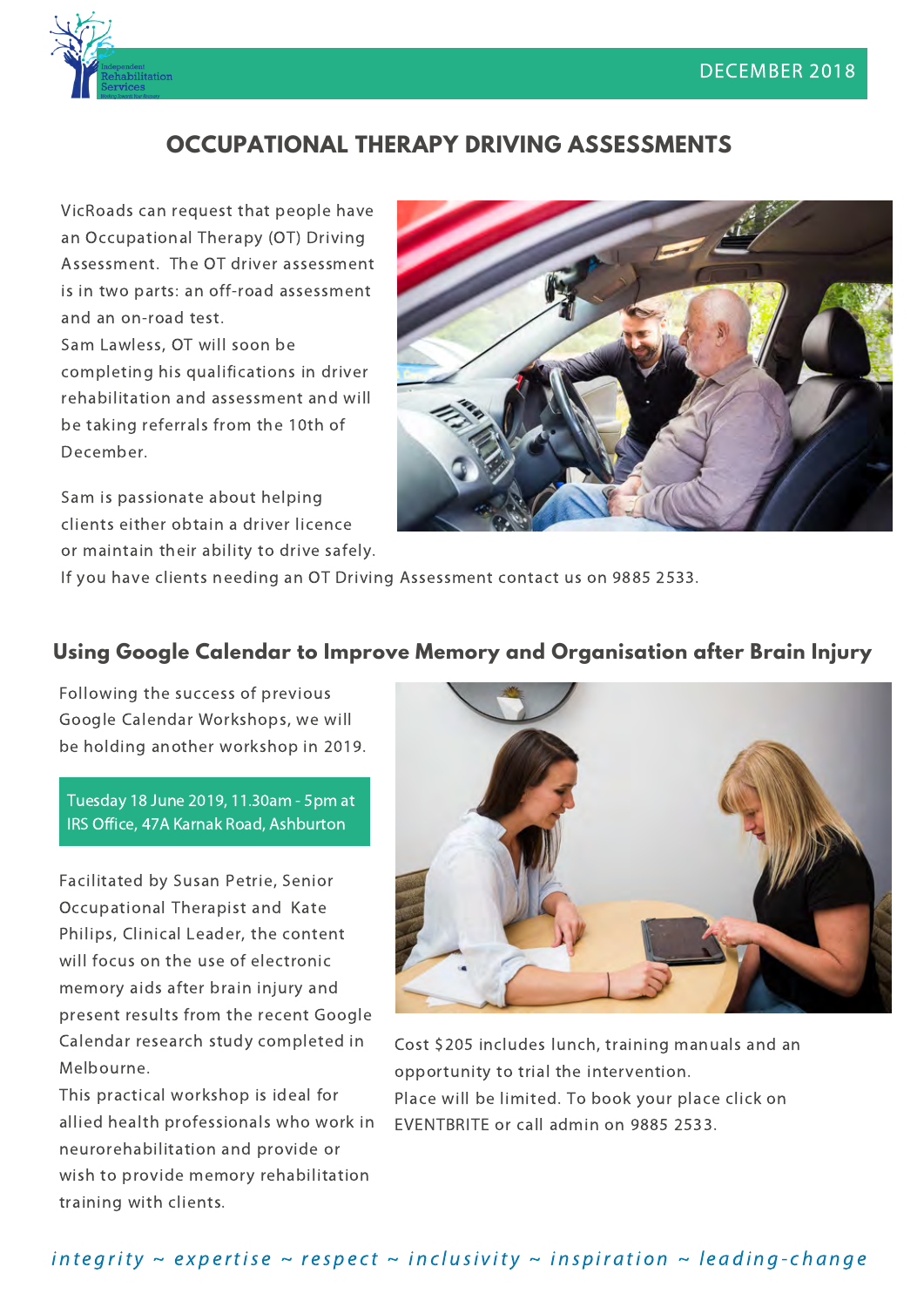

# **Research Projects - Sensory Modulation**

IRS, in conjunction with Natasha Lannin Associate Professor of Occupational Therapy and Dr Carla Thompson Neuropsychologist have been successful in gaining a research grant from TAC and ethical approval from La Trobe University to explore the Use of sensory modulation intervention in a community adult acquired brain injury population to reduce behaviours of concern.

Sensory modulation is the method the brain processes sensory information and uses it to generate behaviours. Sensory modulation intervention is the use of strategies to help an individual cope with sensory stimuli and to better regulate their behaviour e.g. if a person feels anxious at the shops due to the noise level, but a sense of touch helps them feel calm, then using a weighted blanket on the way to the shops or wearing a weighted vest whilst shopping may help to reduce their anxiety.

We hope to learn more about the effectiveness of sensory modulation interventions for adults with an ABI in reducing behaviours of concern and improving engagement in meaningful activities; how cost effective this intervention is and capture the perceptions of the occupational therapists providing the intervention.

If you are interested in hearing more about the project or believe you have a client who may benefit from taking part, please contact Susan Petrie (Lead Investigator) for further information (spetrie@independent-rehab.com.au or 9885 2533).



in t e grity  $\sim$  expertise  $\sim$  respect  $\sim$  inclusivity  $\sim$  inspiration  $\sim$  leading-change